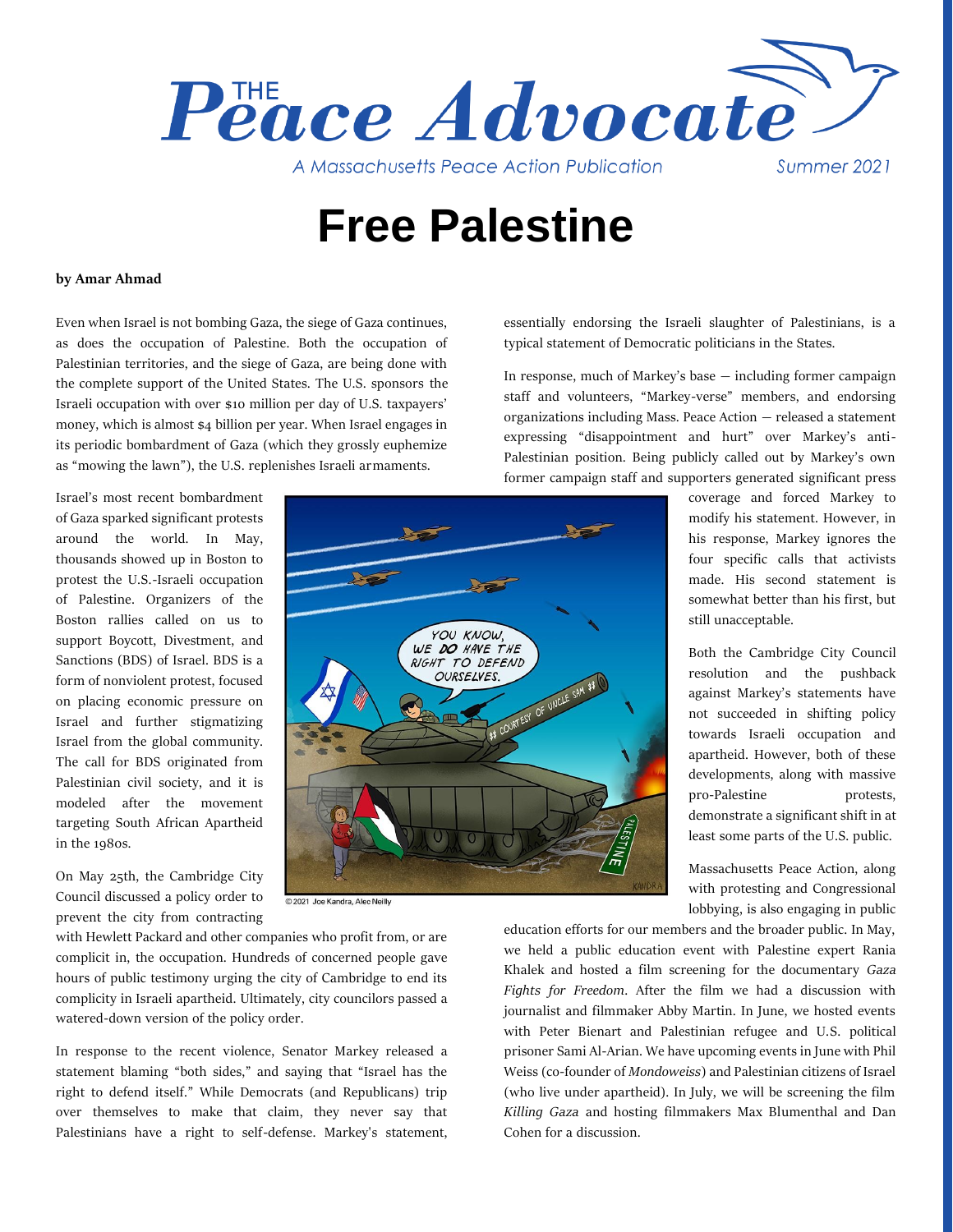# **Poor People's Campaign Pushes for a Third Reconstruction**

### **by Jackie King**

The Massachusetts Poor People's Campaign and their allies converged on the offices of US Rep. Stephen Lynch in Boston and Richard Neal in Springfield June 7 for press conferences to demand that they – and *all* the state's representatives – co-sponsor a Congressional Resolution for a Third Reconstruction to end poverty and low wages in this country.

They scored an immediate victory when staff for Rep. Lynch came out of his Seaport office building to say he would sign on. The Campaign also received word that Rep. Ayanna Pressley had endorsed the resolution, joining Rep. Jim McGovern, who was one of its original 30 co-sponsors.

"We are grateful to those representatives who have embraced this vision for pathways out of poverty," Rev. Dr. Savina Martin, Tri-Chair of the Mass. Poor People's Campaign, told a reporter on the scene in Boston. "But this is just the beginning. We expect them to press their colleagues in Massachusetts and in Congress to embrace it as well, and to support concrete legislation that will make this vision a reality."

The Massachusetts news conferences were two of 50 similar actions held by the Poor People's Campaign simultaneously in 30 states. Those most directly impacted by poverty led off with their powerful stories, followed by strong statements from faith leaders, housing and healthcare advocates, labor organizers, peace activists, and other community leaders. Massachusetts Peace Action supported and publicized the event.

In Springfield, Judy Schiavone, a member of the Mass. PPC, testified about the hardships she endured as she became homeless and was forced to live on a friend's couch for months. "I didn't know I was homeless at the time, but I realized later that I was," she said. "I had to deal with anxiety, depression, discouragement." High rents and outrageous fees by landlord services and property management companies make it very hard to find an affordable apartment in Western Massachusetts, she noted, adding, "Housing should not be a commodity available as a privilege only to those who can afford it!"

At the same time in Boston, Eileen Milien, a Haitian immigrant student who is director of We Got Us which promotes vaccinations in the community, said many Black and brown people have contracted Covid during the pandemic not because of unsafe behavior, but because they were placed in unsafe conditions. "How *A crowd gathers outside Rep. Stephen's Lynch's office in the Boston* 

*Seaport in support of a Third Reconstruction. Photo by Jackie King*

can people wash their hands when they can't afford water? How can they physically distance when they don't have a place to shelter?" she asked. "So many people were evicted and displaced during these troublesome times, through no fault of their own…This Third Reconstruction is essential for changing the systems that are killing people."

The Third Reconstruction Resolution was introduced into Congress on May 24th by Rep. Pramila Jayapal, chair of the Congressional Progressive Caucus, and Rep. Barbara Lee, chair of the House Speaker's Taskforce on Poverty and Opportunity. In the same way that the Green New Deal provides a blueprint for tackling the climate crisis, the Resolution offers a broad outline for addressing the five interlocking injustices targeted by the Poor People's Campaign: poverty, systemic racism, ecological devastation, militarism at home and abroad, and the distorted moral narrative of white nationalism.

It will need to be fleshed out and implemented with practical legislation. Some bills are already in the pipeline, Rep. Lee has said; others will be introduced in the coming months, and some elements can be brought about by Presidential executive order. But none of it will happen without sustained grassroots pressure, which the Poor People's Campaign is determined to provide.

The June 7 press conferences were part of a build-up to June 21, when a National Poor People's and Low-Wage Workers' Assembly will be held on-line and at a socially distanced rally in Raleigh, North Carolina. The Poor People's Campaign then launches a oneyear campaign toward an in-person Moral March on Washington and Poor People's and Low-Wage Workers' Assembly on June 18, 2022 in Washington, D.C.

When you lift from the bottom, everybody rises!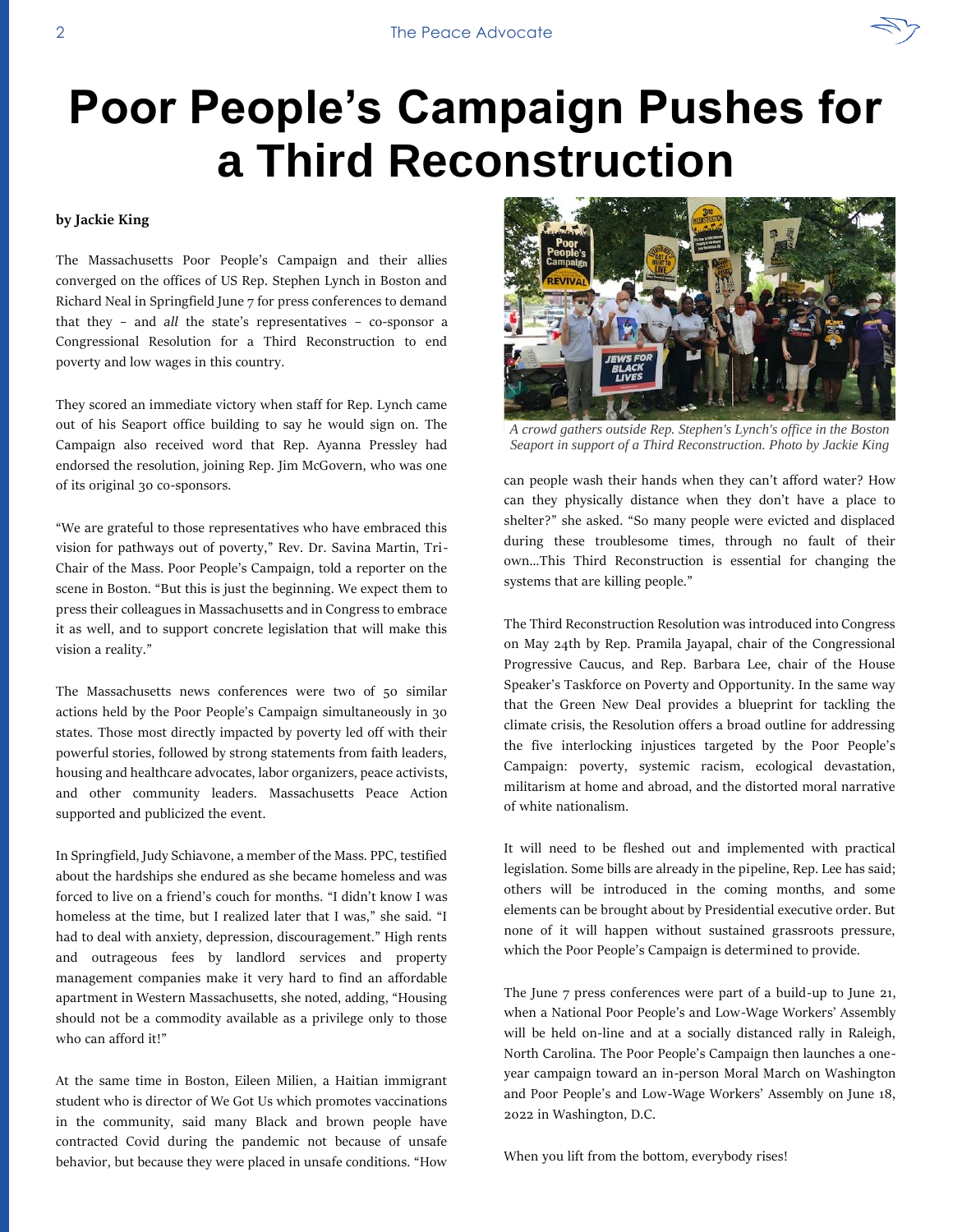# **Biden's Self-Defeating Confrontation with China**



*Chinese and U.S. flags flutter near The Bund, before U.S. trade delegation meet their Chinese counterparts for talks in Shanghai, China July 30, 2019. REUTERS/Aly Song*

### **by Joseph Gerson**

With its commitment to being "tough" with China and to "shape the contours of China's rise", the Biden Administration's provocative military operations and rhetoric are increasing the danger that an unintended incident, accident or miscalculation could trigger an armed conflict and escalate beyond control. Confrontational approaches to China have defined Biden administration policies and actions.

The Biden Administration has:

- Accelerated the pace of provocative naval and Air Force "freedom of navigation" operations near Chinese islet military bases in contested South China Sea waters.
- Dispatched warships to the Taiwan Strait and broadcast "rock-solid" commitments to Taiwan and Japanese control over the Senkaku Islands also claimed by China.
- Poisoned the rhetorical well in the run-up to the Anchorage quasi-summit meeting and as cover for its massive Innovation and Competition Act.
- Reinforced its regional alliances to surround and contain China with Blinken and Austin making their first trips abroad to Japan and South Korea and hosting the first meeting of the QUAD, the incipient U.S., Japan, Australia, and India NATO-like alliance.
- Invited Taiwan's functional ambassador to the inauguration, testing the limits of the One China policy, the foundation for U.S.-China relations since 1979.

Biden's China/Indo-Pacific policies are extensions of the Obama pivot and Trump's National Security Guidance. In 2011, Hillary Clinton announced the pivot, writing that the region hosts "many of the key engines of the global economy" and emerging powers, has half the world's population, is the site of the Pacific and Indian Ocean shipping lanes, and home to "key" U.S. allies.

The Pentagon then committed to deploy 60% of U.S. naval and air power to the region. Obama reinforced U.S. Asia-Pacific alliance systems and deepened engagements with ASEAN and APEC. He also led negotiations for the Transpacific Partnership (TPP) trade agreement to dictate the 21st century's economic rules of the road.

Trump weakened the U.S. Asia-Pacific alliances but containing China was his administration's foreign policy priority. The 2018 National Defense Strategy defined China as the United States' "peer competitor", necessitating reduction of U.S. foreign military and foreign policy commitments to Europe and the greater Middle East. Trump imposed massive tariffs on Chinese goods and deflected attention from his staggering pandemic failures with racist "Kungflu" rhetoric. In the months before his failed coup d'état, Trump committed to \$3 billion in arms sales and sent high-level officials to Taipei to chip away at the one-China policy. tying the U.S more deeply to the island nation that Beijing perceives as a renegade province.

On June 8, the Senate passed the U.S. Innovation and Competition Act, which lays out a framework for a new cold war with China. Building bi-partisanship and national unity on the basis of fear and hatred of China, the bill seeks to jumpstart U.S. technology industries which are being rapidly eclipsed by China's progress. Declaring that Taiwan is "vital" to U.S. security, providing military aid to U.S. allies located near China, and undermining the possibility of step-by-step denuclearization of peace negotiations with North Korea, the bill lays out a program of permanent hostility, at a time when the U.S. and China should be collaborating to create a global green economy. It is now an urgent priority to take out the hawkish language in the House.

The U.S. has a pattern of presidents beginning their terms with excessively confrontational policies toward China, followed by recognizing the dangers and failures of those policies. We, the Chinese, and others face urgent existential threats to survival: nuclear weapons, climate change and pandemics. The new Cold War creates major obstacles to ensuring human survival. As Bertrand Russell and Albert Einstein advised, we should be remembering our humanity and forgetting the rest.

*This is an abridged version of the full text. To read the full version go to: masspeaceaction.org/bidens-cold-war-with-china*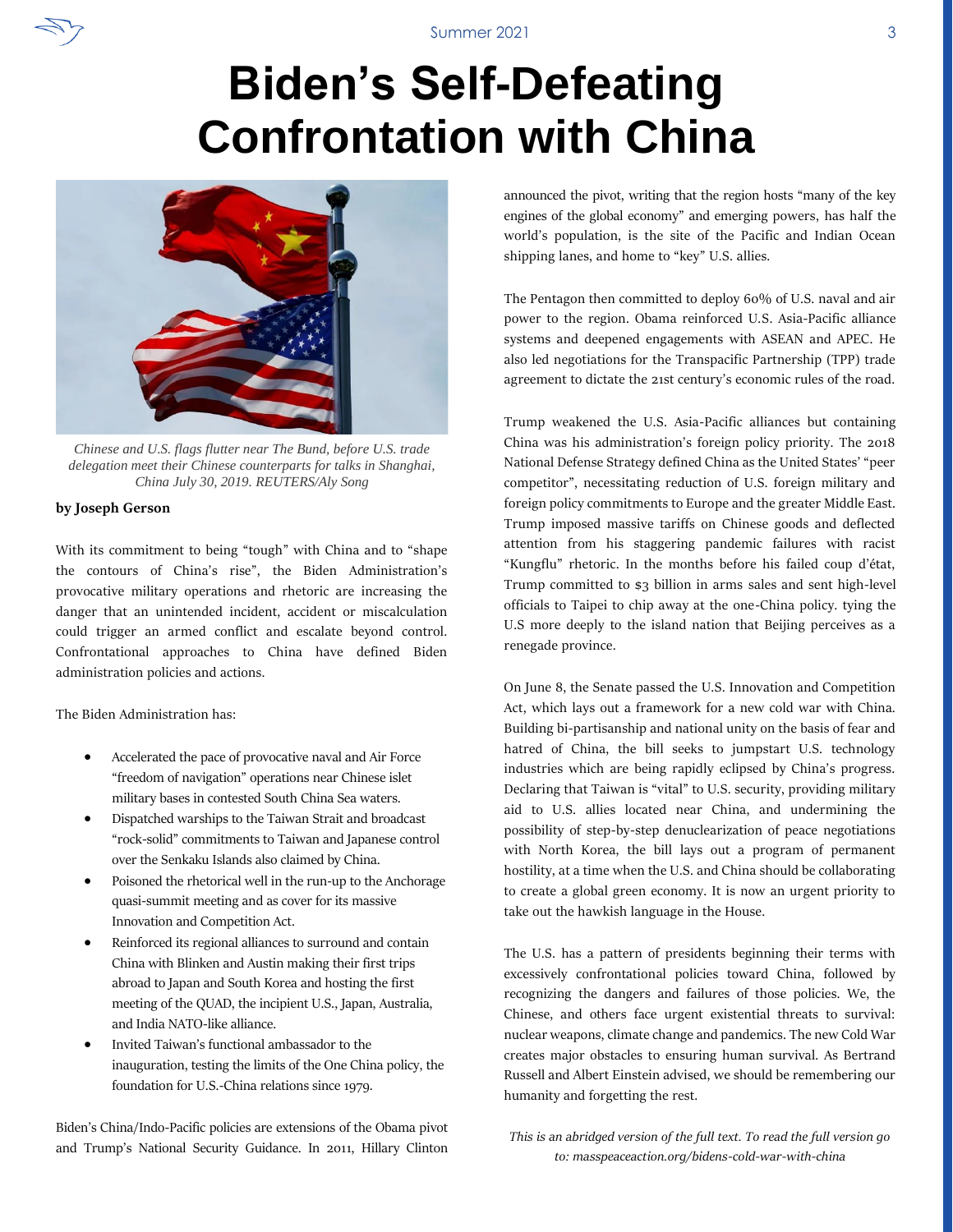# **Ending the War in Yemen Means Overcoming Political Cowardice**

### **by Brian Garvey**

The struggle to end US support for the war in Yemen has run into another obstacle. This time it's partisanship. But it isn't Republican opposition blocking Joe Biden's promise to end US participation in the world's worst humanitarian catastrophe. It's the president's own hesitancy to keep his word paired with the unwillingness of Democrats in Congress to cross a president from their own party.

On February 4th, in his first major foreign policy address as president, Biden said, "we are ending all American support for offensive operations in the war in Yemen, including relevant arms sales." In the next breath, however, the president said, "We're going to continue to support and help Saudi Arabia defend its sovereignty and its territorial integrity and its people."

Seeking clarification, a congressional letter led by Representatives Peter DeFazio, Debbie Dingell, and Ro Khanna (and signed by 41 of their colleagues) was sent to the president on February 25th, asking key questions. What's the definition of offensive operations? What is the difference between offensive and defensive weapons? What about the blockade? They requested an answer to their questions by March 25th, the 6th anniversary of the war in Yemen. They received a nonanswer, two months late.

Another opportunity for answers came at a hearing on April 21st where Special Envoy to Yemen Tim Lenderking, Biden's diplomatic point man on the crisis, took questions from Congress. Asked by Rep. Ted Lieu whether the United States was still supporting Saudi Arabia's offensive operations in Yemen, Lenderking couldn't — or wouldn't — answer. He said, "I'm not totally in that information loop, congressman, so I can't really speak to that."

Letters led by Elizabeth Warren in the Senate and Ted Deutch in the House have encouraged the Biden's administration to use their leverage to get Saudi Arabia to stop its blockade on Yemen. But US Special Envoy Lenderking has denied the existence of a blockade to CNN investigative reporter Nima Elbagir, a claim she called, "just not true." In fact, the Friends Committee on National Legislation reports that "No U.S. official in the new administration had explicitly publicly acknowledged the six-year-old, Saudi-imposed blockade—much less criticized it."

President Biden was clear on the campaign trail: He said that if he were elected president, he would make Saudi Arabia, "pay the price, and make them in fact the pariah that they are." Despite the promise of his

*WFP Provides Food Assistance To A Record 7 Million People In Yemen In August 2017. UN World Food Programme*

February 4th announcement, he simply hasn't done it. And Congress has not held him to his word.

During Trump's tenure, bipartisan majorities in the House and Senate voted to end US participation in the Saudi war on Yemen. Every Democratic member of Congress voted for a War Powers Resolution stating that US participation in the war is not authorized and must be ended. President Trump vetoed that legislation.

On January 25th of this year, Representative Ro Khanna spoke at the World Says No to War in Yemen International Day of Action, which Mass Peace Action helped to organize. He said, "Senator Sanders and I will be advocating and introducing again a War Powers Resolution to stop any logistical support, any intelligence support, and military support, to the Saudis in their campaign in Yemen. That has to take place." What is he waiting for?

The US continues to provide logistical support that keeps the Saudi Royal Air Force in the sky, bombing Yemen. The Special Envoy to Yemen can't answer basic questions about whether the US still supports Saudi Arabia in Yemen. He denies the existence of the blockade, a tactic that employs starvation as a weapon.

Members of congress who championed ending the war in Yemen through privileged War Powers Resolutions, like Congressman Ro Khanna, Senators Bernie Sanders, Mike Lee, and Chris Murphy, aren't being consistent now that Biden is President. We must pressure them and all progressives in DC. It's difficult to criticize your allies, but thousands of lives are at stake. The UN World Food Programme says that "around 400,000 children may die in Yemen this year without urgent intervention. That is roughly one child every 75 seconds." They can't wait any longer. Neither can we.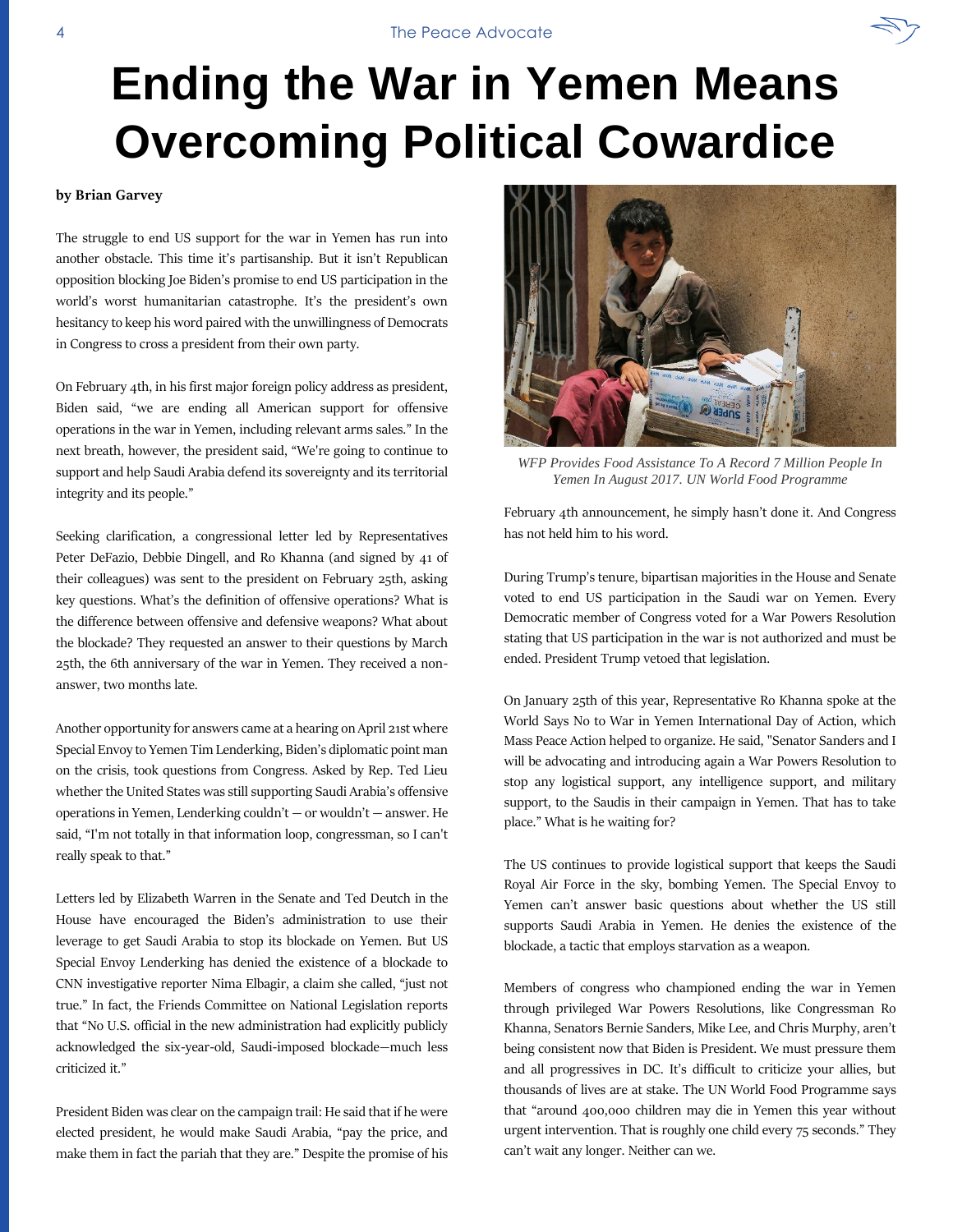# **U.S. Occupation and Siege Impose Desperation on Syrians**

### **Massachusetts Peace Action Statement**

The US continues to occupy Syrian territory, stealing its oil resources and blockading grain imports. This has had the effect of starving and freezing Syrians as well as impeding initiatives to unite and rebuild the country. We note that US, Turkish, and Israeli bombing of Syria — for whatever alleged purpose  $-$  is contrary to international law and constitutes war crimes. We declare that flooding arms and funding to Syrian opposition militias, especially to extremist sectarian groups, by the US, Turkey, Israel, Saudi Arabia and other Gulf monarchies, were and remain unlawful and opposed to the interests of the Syrian people. Such intervention has contributed to prolonging the war and extending the suffering of all Syrians.

In addition, the draconian Caesar sanctions imposed by former President Trump and the U.S. Congress (both Republicans and Democrats) are designed to cut off the country from desperately needed imports and the ability to trade. This crippling siege is intended to bring down the Syrian government by "making the economy scream". But what it is really doing is leading to hunger and deprivation that is crushing much of the population. It is also, by intention, preventing the rebuilding of Syria after so many years of war.

**Massachusetts Peace Action calls on all progressives and peace activists to support the following demands:**

- Ending U.S. military intervention and occupation of Syrian territory.
- Ending all U.S. support to the armed opposition.
- Ending the cruel U.S.-imposed sanctions on Syria so the country can re-build after a devastating civil war.

Most Americans would be surprised and even shocked to learn of the major role our governments have played in the destruction of Syria. Far from doing "too little" in Syria as some liberals and prointerventionists argue, the US bears a major responsibility for the tragedy in Syria. It funneled billions in arms to Syrian rebels and winked at its allies like Turkey and Saudi Arabia who intervened even more massively, including their facilitating the entry of violent religious extremists across the borders of Syria from Turkey and Jordan. And the U.S. is not the only outside country occupying or bombing Syria today. Israel regularly bombs the country and Turkey's army brutally occupies a swath of Northern Syria — even though Syria has not threatened Israel, the U.S., or Turkey. Conversely, Iranian and Russian forces are involved at the request of the Syrian government.

Today Syrians are deeply divided in their opinions. Any group outside Syria claiming to speak for "the Syrian People" is dissembling. The Syrian government has the support, whether active or passive, of a significant number of Syrians — including Christians, Druze, Alawites, and liberal Sunni urbanites. The jihadist groups now gathered in Idlib province command the allegiance of a minority of Syrians.

The complexity of the Syrian internationalized civil society is obscured by the massive and effective propaganda campaign that gives voice only to representatives of the opposition and portrays U.S. intervention as "humanitarian". The reality is that the voices of millions living in Syria are erased to justify continued U.S. intervention, occupation of Syrian territory, and economic strangulation of the country.

Our hope is for the realization of the Syrian people's aspirations for a more democratic and transparent government that promotes a multiethnic and secular social order. But, as we learned in Iraq after 2003 and Libya after 2011, the expectation that "freedom" and "democracy" can be attained through outside military intervention and support for armed rebels is entirely delusional. We demand an end to US military involvement in Syria, recognition of Syria's territorial sovereignty, respect for international law, and assistance in the country's reconstruction.

*This is an abridged version of the full text. To read the full version go to: masspeaceaction.org/us-occupation-imposes-syrian-desperation*



*U.S. forces patrol Syrian oil fields. AP Photo/Baderkhan Ahmad*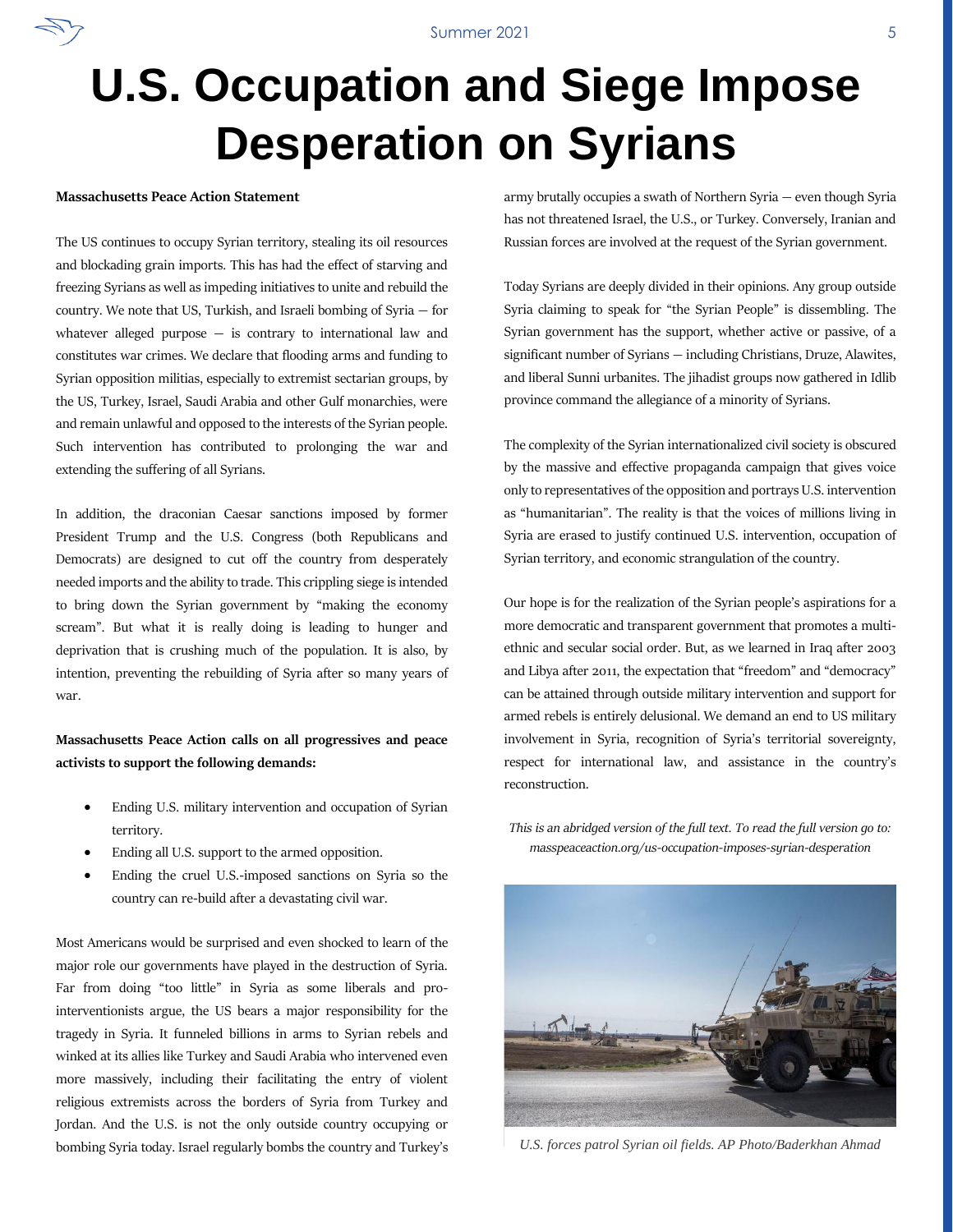# **The War at Home**

### **by Rosemary Kean**

In the wake of the televised murder trial of Minneapolis police officer Derek Chauvin, convicted April 20th for the murder of George Floyd on Memorial Day last year, a window of opportunity has opened for many white Americans to learn about policing and trauma in the lives of Black people in the US. We have seen the video of the viciously casual murder of George Floyd by police officer Chauvin more than once.

The news as we approached the verdict in the Chauvin trial was overtaken by reports of additional police murders of young people and children of color, including that of Daunte Wright in Brooklyn Center, just outside of Minneapolis. The media spotlight continues to shine on police violence and on how people of color are treated by the

*Federal agents disperse a crowd during protests against police violence in Portland, Oregon July 20. Noah Berger / AP.*

police and the US legal system. Here in Massachusetts, Brock Satter, co-founder of Mass Action Against Police Brutality, is quoted in the April 29 edition of the Bay State Banner saying that "you can pick any day on the calendar and somebody's anniversary or birthday is being commemorated by a family that lost their loved one to police in this country."

For those of us in the peace movement, a continuum of violence has come into focus that includes people serving in the military, civilians subjected to the brutality of war, and the experience of Black families in the US facing relentless police brutality. These families know that, at any time, a traffic stop can end in the death of a loved one. The traditional narrative about trauma resulting from the violence of war has centered on our military, including drone operators, with the escalating toll of post-traumatic stress disorder (PTSD) and suicide within the military community. But the traumatic effects of racism as enacted by our policing and legal system, the "war at home", has been for the most part out of the awareness of segregated white communities. White supremacist ideology as expressed in TV "copaganda" dramas has played its role in creating the obliviousness of white communities to the harm caused by policing in communities of color. Violent police behavior rarely occurs in wealthier, largely white towns and neighborhoods. Suburban and wealthier communities have, in effect, been wearing blinders on this issue so that many people living in them are initially mystified or completely opposed to the idea of "defunding the police", i.e. divesting tax monies against the murderous effects of sanctions, and we demand major reductions in Pentagon spending. Now, we also see the brutality and violence of U.S. policing for what it is- the war at home.

We are at a point of opportunity right now. We in MAPA, along with other peace and justice organizations, including the Black Alliance for Peace, are advocating to demilitarize the police and are educating ourselves about the Movement for Black Lives' demand that we divest from police departments and invest in actual safety for all communities. MAPA is allied with the Massachusetts Poor People's Campaign that sees clearly the interlocking nature of war, poverty, racism, and the degradation of the environment and provides inspired leadership in addressing these issues. MAPA is also collaborating with the National Council, a Boston-based organization, working to end the incarceration of women and a leader of a campaign to stop the construction of a new, \$50 million, women's prison in Massachusetts.

In 2021 as we continue to grapple with how to achieve a substantial "racial reckoning" and to move toward the ideal of equal justice under the law, let us resolve that the peace movement will find a deeper solidarity with oppressed people here in the US and around the world. May our unwavering commitment to this solidarity help to fuel a global movement of burgeoning antiracist and antiwar power — power enough to end wars abroad and end the violence of our country's belligerent foreign policy, and also to end the violence of racism and the war at home.

from police department budgets and investing this money into housing, emergency mental health care, and many other currently underfunded and sorely needed services.

The conviction of Chauvin, the first conviction of a police officer for the murder of a Black person, is at best a tentative first step in a long journey. If this trial outcome is to have lasting significance, it will be because the multiracial, global uprising and movement for racial justice sparked by George Floyd's murder continues to organize. Mass. Peace Action (MAPA) has an important role to play in this work. We work against disastrous wars and weapons manufacturing and sales, we protest and advocate

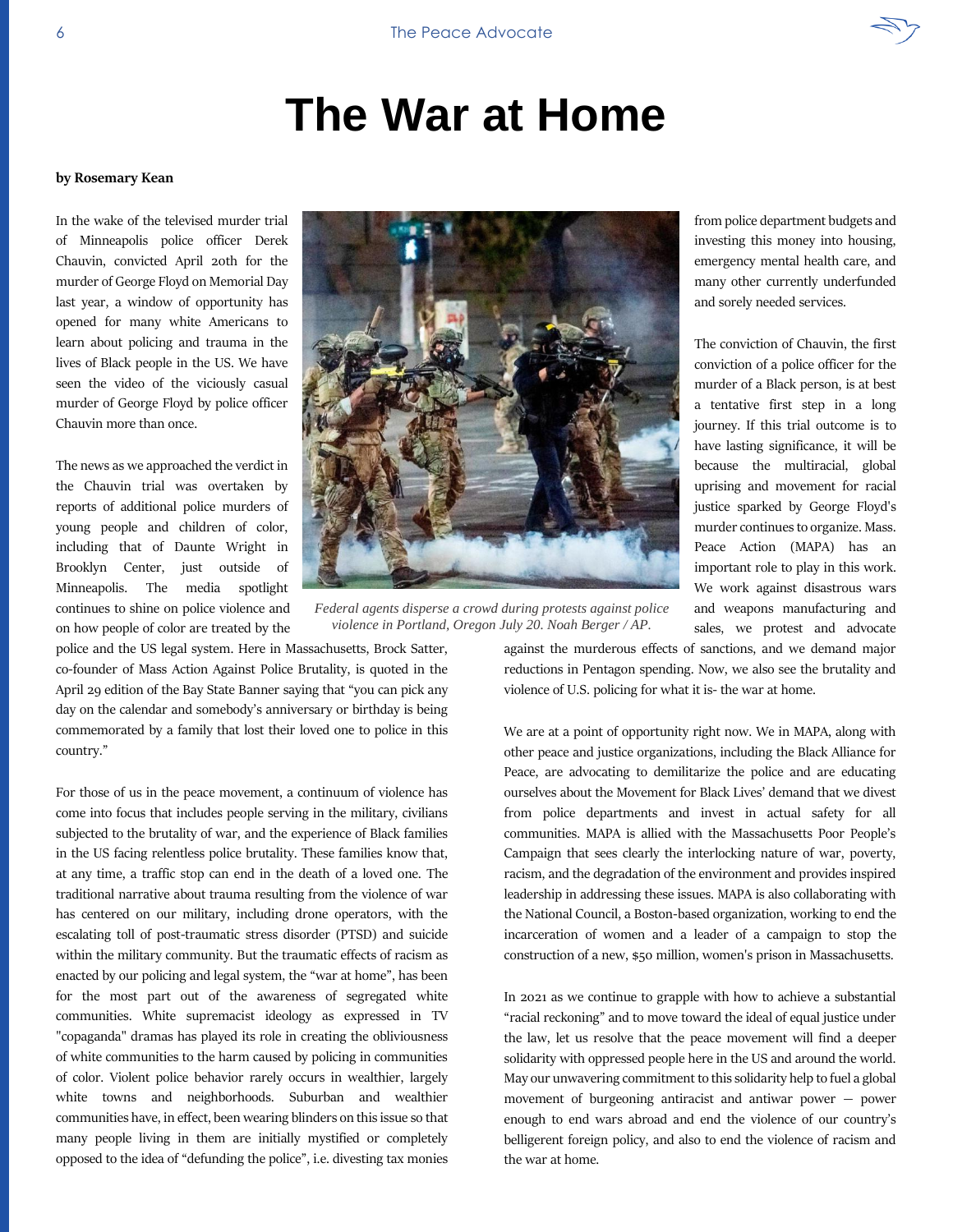# **Guilty, Guilty, Guilty**

### *What's Next for Challenging Policing?*



*Protesters march Thursday, June 4, 2020, in San Diego after the death of George Floyd. AP Photo/ Gregory Bull*

### **by Claire Gosselin**

### **How Did We Get Here?**

Derek Chauvin's conviction on April 20th on all 3 counts in the murder of George Perry Floyd in Minneapolis last May is seen by many as a step toward accountability, challenging a doctrine set forth by the US Supreme Court in 1989: "judges and juries should not second-guess officers' split-second decisions, no matter how unnecessary a killing may appear in hindsight" (*New York Times*, 4/26/2021). However, reform advocates were cautioned that Chauvin's case was unusual and not likely to set a precedent for other police murders. The prosecution itself held that it is not policing that was on trial  $-$  it was the murder by this police officer.

### **Roots of Enhanced Police Power**

As the Chauvin verdict and other murders recede from the headlines, we cannot let them lapse from our consciousness. The history of police power and significant immunity from oversight is entangled in the deeply racist nature of the capitalist system in the  $US - a$  system with roots in early slave patrols and later expansion in tactics that protect the few and reinforce inequality through social control focused on specific populations of color, poverty, and working-class origins.

In an eye-opening *New York Times* piece in December 2020, reporters revealed that in the midst of the Civil Rights struggle of the 1960s, police across the nation organized to increase their power and minimize discipline for their abuses. For example, when Detroit, along with over 150 other American cities, experienced unrest in the summer of 1967, the Detroit Police Officers Association (DPOA) negotiated the first comprehensive police contract in the nation. Appealing to white voters afraid of crime, the union contract promised to restore order provided that the union members gained protections in return. Further limits to accountability, strengthening of immunity, and procedures for shielding misconduct were added to police contracts over the years.

#### **Re-imagining Public Safety**

This moment poses both a challenge and an opportunity for the movements to Defund the Police, invest in community needs, and reimagine public safety. Key organizations and activists include Black Lives Matter and related BIPOC groups, carceral system abolitionist organizations, and other initiatives seeking radical reform. Legislation at the federal level includes the George Floyd Justice in Policing Act, which passed the House on March 3. Provisions of the bill include bans on chokeholds, carotid holds, and no-knock warrants at the federal level. The bill also seeks to weaken qualified immunity and make it easier to prosecute police. However, the bill stalled in the Senate, and despite urging by President Biden to pass something by the anniversary of George Floyd's murder, Congress has yet to pass anything of the sort.

In Massachusetts, activists are advocating for a range of changes, from Defund the Police/ Invest in Community Needs to specific limits on use of force. On April 28, by a vote of 7 to 5, the Boston City Council placed limits on police behavior during protests, "restricting police in their use of chemical agents such as tear gas and projectiles like sponge rounds to control crowds" (*Boston Globe*, 4/29/2021). The upcoming mayoral race will provide an opening to debate policing and will likely expose the fissures along race and class lines.

Other potentially positive changes are on the horizon. Rachel Rollins, Suffolk County District Attorney has put forth radical proposals to treat misdemeanors in a more constructive manner. However, if chosen to be the next US Attorney from Massachusetts (she is in the running), her replacement will be selected by Governor Baker, a move that could disrupt her initiatives for criminal justice reform in Suffolk County.

Councilor Ricardo Arroyo, another important advocate for changes in policing in Boston, shared his reflections on policing with the *Boston Globe* (4/26/2021): "When I think about reimagining policing, I think about public safety. It's redefining what public safety means, that's the goal. More police doesn't do that... Policing doesn't solve the ills that cause crimes."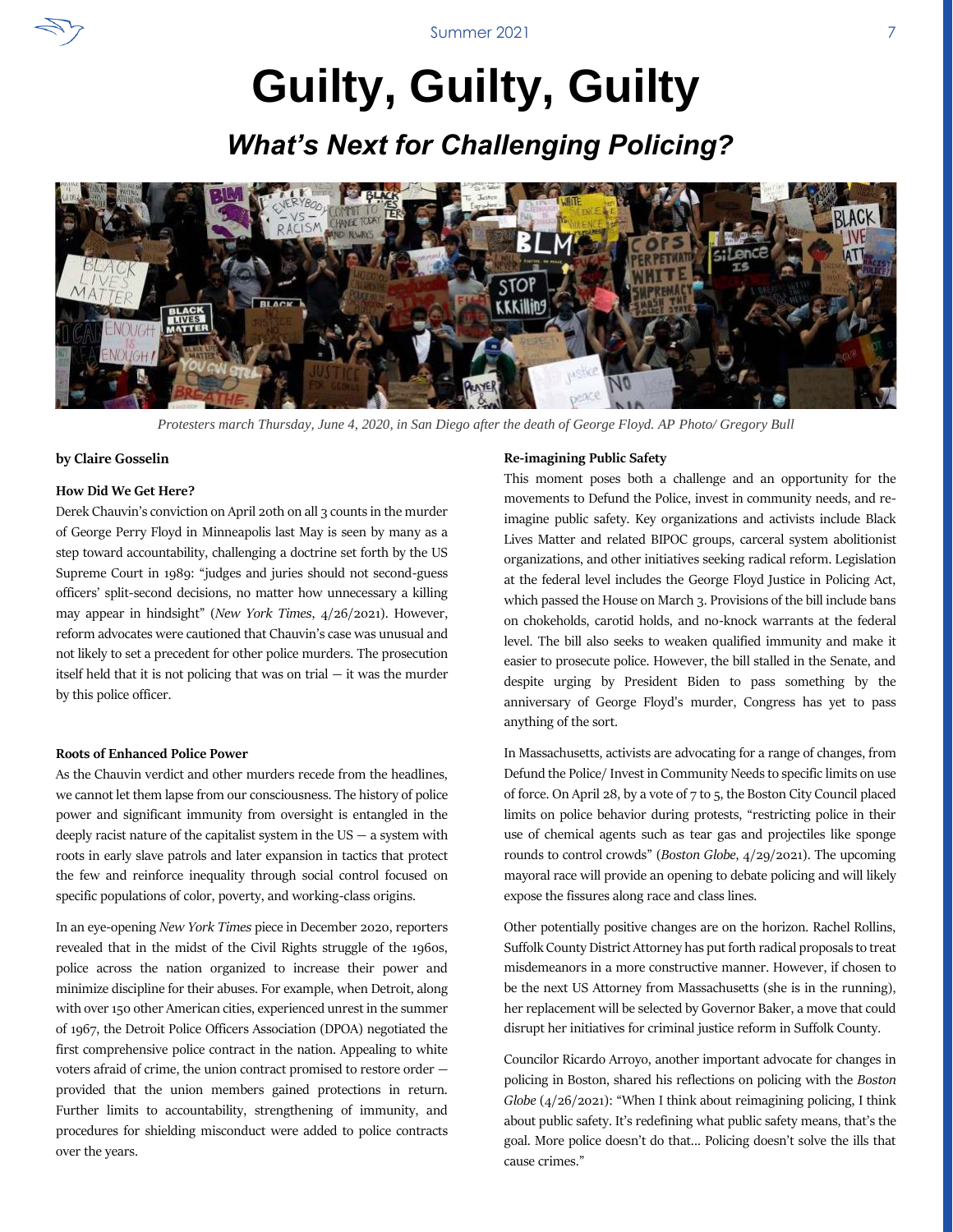# **A World Parliament for Global Denuclearization**

### **Opinion by Alec Neilly & Andreas Hemmetter, Young World Federalists**

What would the global stance on nuclear weapons be if all the people of the world could express their views on the subject directly? What if we had a supranational body that democratically represented all world citizens, rather than the interests of a few powerful governments? That democratic body is a world parliamentary assembly.

A child born today could have worse-thaneven odds of experiencing a nuclear war, claims Stanford professor Martin Hellman. According to the Bulletin of the Atomic Scientists, nuclear weapons continue to pose just as existential a threat to the world as ever, especially to younger generations as we go forward. It is odd then, the apathetic way in which most of the public thinks about nuclear weapons. Such analyses should give us pause to reevaluate our priorities in global politics. In recent years, global issues such as the Covid-19 pandemic and climate crisis have grabbed public concern. However, nuclear weapons have merely become something that we have learned to live with.

One cannot deny that progress has been made in limiting the scope of nuclear arsenals since the height of the Cold War. However, these developments have faltered in recent years and decades. The

Intermediate-Range Nuclear Forces (INF) and Open Skies treaties have been terminated, increasing tensions between Russia and the US, nonproliferation has failed to prevent nations such as Israel, India, and North Korea from attaining their own nuclear weapons, and established nuclear nations have invested heavily into the modernization of their nuclear arsenals.

And what does the public think about that? According to a survey by the International Committee of the Red Cross (ICRC), 84% of millennials say that the use of nuclear weapons is never acceptable. A similar survey by the Simons Foundation found that across the board, more than 70% of adults think that nuclear weapons make the world a more dangerous place. Even in nuclear states, citizens are predominantly against nukes: 63% of Russians and 73% of Americans favor eliminating all nuclear weapons. Clearly, if people were given a say, nuclear weapons would all but disappear from our world.

abroad, opposes nukes. And yet, little tangible effort is made towards ensuring a world free from the danger they pose. National governments act on the paradigm of national security to retain existing nuclear weapons or even to obtain new ones. Our governments have maneuvered themselves into a prisoner's dilemma in which the most rational action is to build more nukes and hold tightly to the ones they have. We cannot continue in this fashion. We need a new approach.

We see that the vast majority of the world's population, at home and

We need to give the people of the world a say in global affairs.

In 1949, the United States House of Representatives passed a house resolution supporting the development of the UN into a World Federation. Among the signers of the resolution was Massachusetts Congressman John F. Kennedy. Peace Action itself was even founded by world federalists, led by Norman Cousins, when the organization began in 1957 as the Committee for a Sane Nuclear Policy. However, the movement slowly faded as the Cold War intensified, and by the time the US was the world's sole superpower, Americans were in no rush to share that power with a global institution. The Young World Federalists aim to bring back that vision of global unity.

A world parliament would empower everyone in the world to have a say in matters of global importance and a role in solving global problems. The weight of a

binding world parliament resolution, legitimized by 8 billion people, would be a powerful voice against the destructive national interests of any individual government, and for the common interest of every human being. Instead of the will of the most powerful few governments dictating world politics in order to maintain their own power, global issues such as nuclear weapons, climate change, and global pandemics would be addressed by a body representative of the will of all people.

Surely, establishing a world parliament would require great effort and would meet significant resistance from the status quo of national governments insisting on their own selfish interests, but it is a necessary step on the journey towards a more peaceful world. In the words of Robert Schuman, founding father of the European Union, "World peace cannot be safeguarded without the making of creative efforts proportionate to the dangers which threaten it."

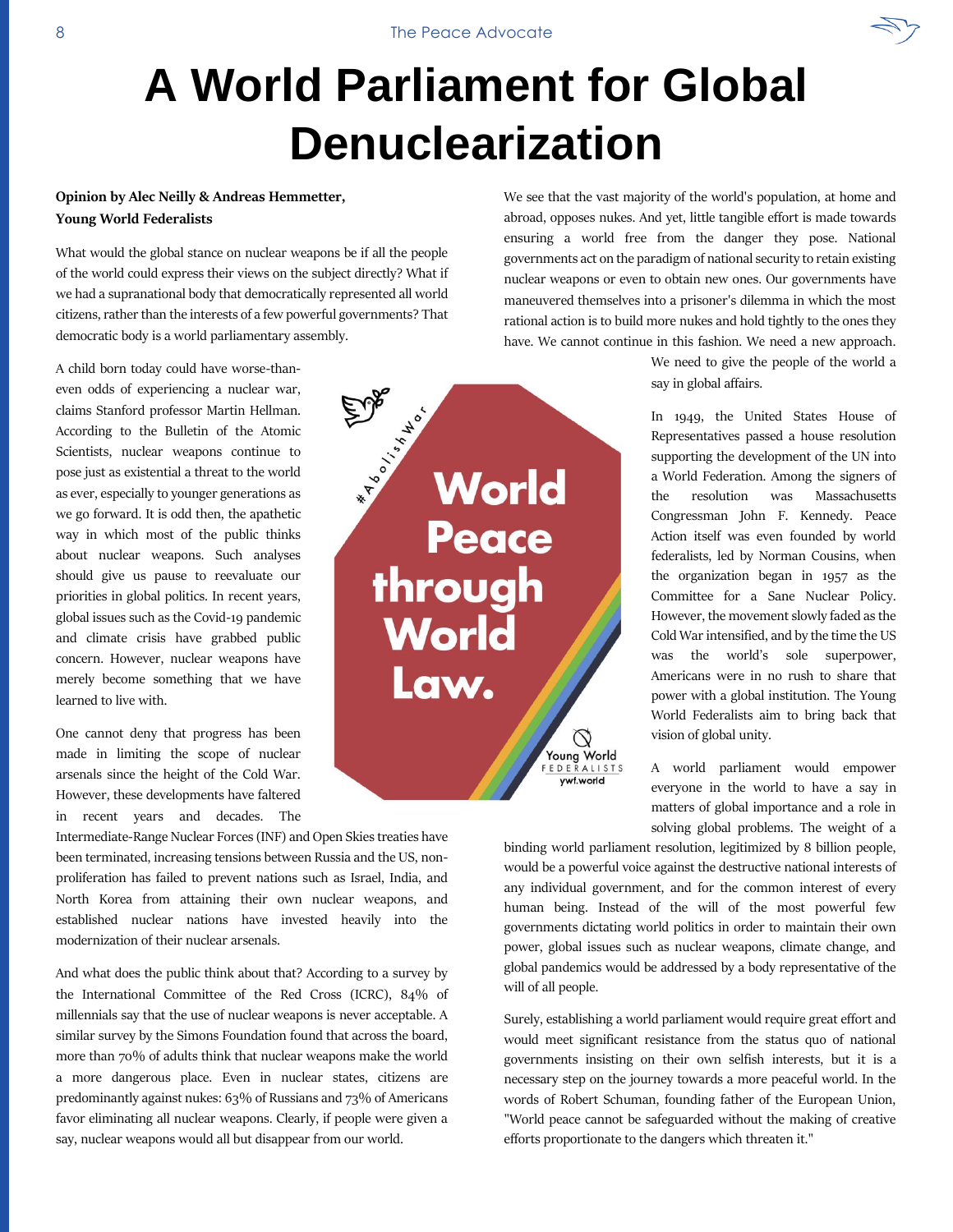### **Progressive Gatekeeping Harms Peace**

**Opinion by Amar Ahmad**



*John Shipton receives the Sacco & Vanzetti award on behalf of his son, Julian Assange. Community Church of Boston*

When I was interning for a self-described progressive member of Congress (Katherine Clark), I saw firsthand the tremendous amount of pressure exerted by Democratic leadership (including Clark) on more left-wing members of Congress, such as Ayanna Pressley.

It is only human nature to want to be accepted by peers and colleagues. The degree to which the more progressive members are marginalized by their own party leadership, would be disturbing to most people. While these progressives campaigned in a way that inspired many of us and gave us hope for a better Congress, the new progressive Squad members have been unwilling to challenge Democratic leadership.

If left alone, Squad members will continue to drift rightward until they are ideologically indistinguishable from the Democratic members whom they replaced. That is why it is so important for us to continue to challenge progressive members of Congress to counteract the corrosive, corrupting, establishment culture of D.C.

In the past three years there have been times where progressive members held leverage over party leadership. Rather than use this leverage to push for progressive policies, Squad members capitulated to party leadership time and time again.

Far too often, not only do we not challenge our progressive legislators, we shame others for doing so. We fear that challenging progressive lawmakers will alienate them. We fear that it will help Republicans.

One example is the #ForceTheVote campaign. When there was real, grassroots momentum (perhaps over a million people) encouraging progressive members of Congress to withhold voting for Nancy Pelosi as Speaker of the House, unless she supported a floor vote for Medicare-for-all, it was the single-payer organizers at the forefront of denouncing this strategy. As Healthcare-NOW organizer, Stephanie Nakajima notes, the strategy was not supported by "a single organization or union fighting for Medicare for All." This fact is not an

indictment of the strategy, rather it is a failure of the organizations and unions. For organizations and people who constantly fetishize "movement-building," when genuine grassroots movements form, these organizations do a tremendous job of squashing them through their progressive gatekeeping.

Nakajima goes on to write that backers of #ForceTheVote adopted a "faulty analysis — without significant consultation of organizing groups" and "instead of funneling people into the organizations that are base-building locally, #ForceTheVote became a purity test that distracted from the less-glamorous work of organizing and perhaps even undermined it." The self-aggrandizing piece is basically telling the ignorant masses to fall in line behind the all-knowing "grassroots organizers." With such a condescending and paternalistic attitude, is it any surprise why so many Americans have disdain for progressives?

With Democrats controlling the White House, and Democratic majorities in the House and Senate, progressive priorities such as Medicare-for-all, ending wars, and more, can never pass -- or even get voted on -- without the support of Democratic Party leadership. Every congressperson knows this, and thus all the co-sponsorships, progressive rhetoric, letters to Biden, tweets, and media appearances are all theater. When Republicans retake the House or Senate or Presidency, Democrats and progressives will pivot to once again blaming the Republicans for why we can't pass progressive legislation, even though Democrats don't pass progressive legislation when they have power.

Progressive members of Congress, when they had leverage, did not extract any meaningful concessions. Progressive organizations, unions, and organizers did not bother asking their allies in Congress to use their leverage when it counted. Instead, they focused their energy wagging their fingers at (the much larger group of) people who supported #ForceTheVote. The so-called grassroots organizers jumped through mental gymnastics in their attempts to explain why progressives should vote for Pelosi -- even without significant policy concessions.

Enacting progressive, legislative change will require the so-called Squad and their allies to utilize their leverage, publicly, against Democratic Party leadership at key moments. Squad members got elected through our votes, donations, door-knocking, phone-banking and more. And we pay taxes. It is our moral obligation to push our elected officials to challenge Democratic leadership when party leadership is enacting policies of militarism and corporatism. In order for that to happen effectively, progressive organizations and organizers must stop their self-righteous gatekeeping.